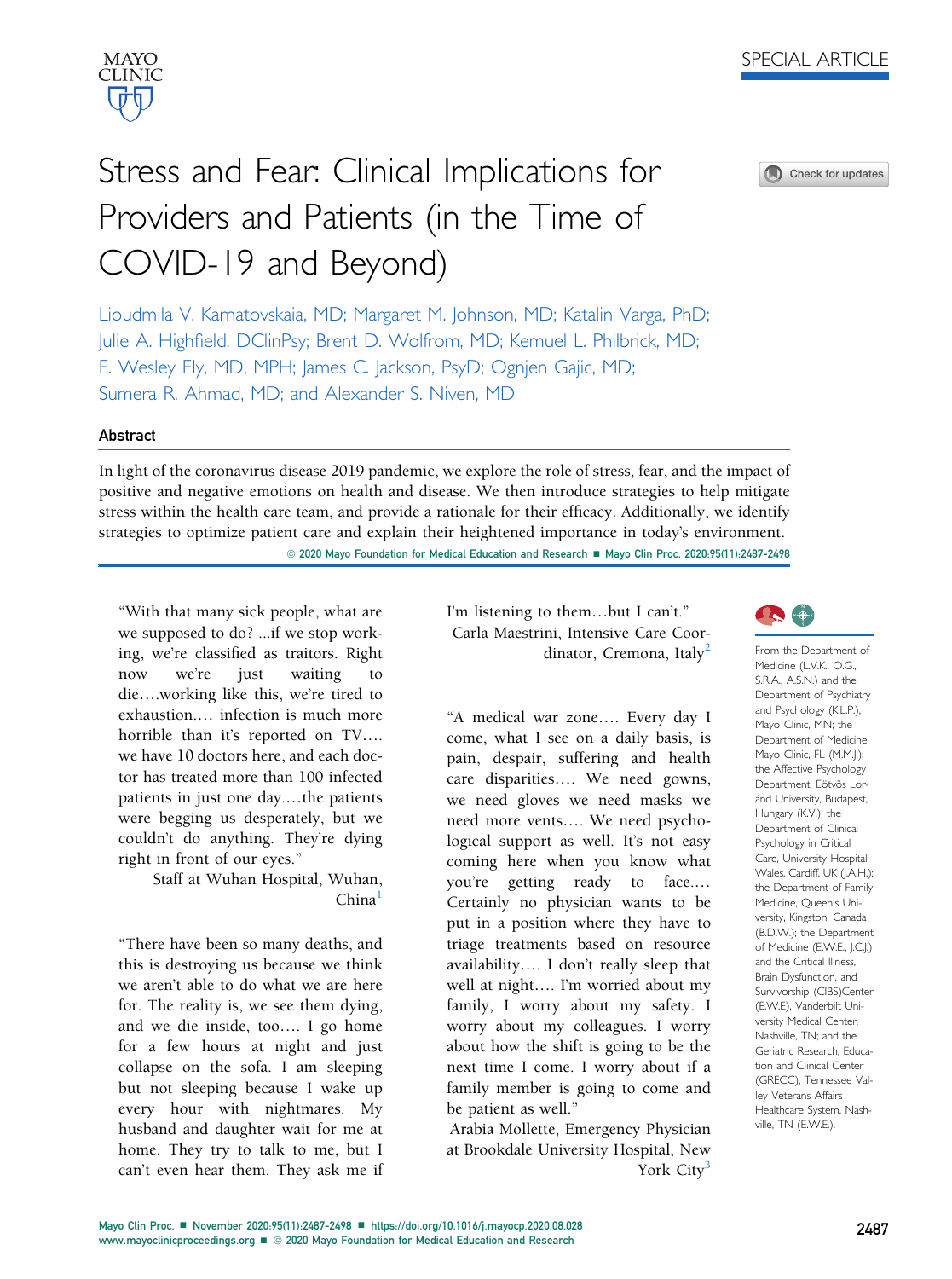he worldwide coronavirus disease<br>2019 (COVID-19) pandemic has<br>presented extraordinary challenges.<br>The sheer volume of admissions has placed 2019 (COVID-19) pandemic has presented extraordinary challenges. The sheer volume of admissions has placed unprecedented strain on provider teams working in underprepared health systems. Inadequate supplies, including mechanical ventilators and personal protective equipment  $(PPE)^4$  coupled with insufficient staff create a Sisyphean task for these teams. These challenges have profound physical and psychological health implications. Providers have died from COVID-19 in the face of inadequate PPE, and have had to confront the ethical dilemma of rationing resources.<sup>[5](#page-8-4)</sup> Unique stressors include fear of infecting others<sup>[6](#page-8-5),[7](#page-8-6)</sup> eviction by landlords for fear of contamination<sup>[8](#page-8-7),[9](#page-8-8)</sup>; and workplace disruptions.[10](#page-8-9) Post-traumatic stress disorder (PTSD) was reported in 72% of COVID-19 health care workers in China.<sup>[11](#page-8-10)</sup> This is occurring within a profession where providers are encouraged to "choke down emotions"<sup>[12](#page-8-11)</sup>; and where nearly half report burnout manifested as compassion fatigue and decreased quality of care. $^{13}$  $^{13}$  $^{13}$ 

Both acute and chronic stress has measurable physiologic effects, and greater awareness of this relationship is critically important in the current pandemic. The importance of the relationship between stress and health is magnified during critical illness when many patients are already terri-fied<sup>[14](#page-8-13)</sup> and vulnerable.<sup>[15](#page-8-14)</sup> Patient isolation, although necessary, may further exacerbate this distress. Advancing our understanding of the psychologic and physiologic effects of stress and identifying effective mitigating strategies are critically important as we confront this challenge. This paper identifies strategies to maximize performance and resilience while retaining focus on the psychological and emotional needs of our patients.

## PHYSIOLOGICAL EFFECTS OF STRESS ON HEALTH AND DISEASE

Acute and chronic stress can have marked effects on cognition, decision-making, memory, technical performance, and teamwork, leading to impaired judgment and an

increase in medical errors. $16$  It is vital to recognize that "healthcare workers, unlike ventilators, cannot run at 100% function for prolonged periods."<sup>[17](#page-8-16)</sup>

The autonomic nervous system is under the control of the limbic system. Persistent stress leads to the activation of the hypothalamic-pituitary-adrenal axis (HPA) and cortisol release.

Increased glucocorticoid levels inhibit salivary lysozyme secretion $^{18}$  $^{18}$  $^{18}$  and immunoglobulin A antibody production, $19$  which increases risk for acute infectious respiratory illness including those caused by coronavirus.[20](#page-8-19) Stress-mediated suppression of pulmonary interleukin  $(IL)-1$  alpha may also contribute to increased viral pathogenesis. $^{21}$  $^{21}$  $^{21}$  Chronic stress attenuates the immune response to influenza vaccination<sup>[22](#page-8-21)</sup> and inhibits the immunoglobulin G antibody response to pneumococcal antigen following vaccination.<sup>[23](#page-9-0)</sup>

Elevated stress and norepinephrine levels correlate with decreased effectiveness of antiretroviral drugs and more rapid disease progression in HIV-infected individuals,  $24$ with serum cortisol exerting an independent effect. $25$  Stress is known to induce reactivation of latent herpes simplex virus,  $26$  and to decrease cytomegalovirus antibody titers. $27$  Individuals with PTSD show a higher rate of a variety of infections.<sup>[28](#page-9-5)</sup> The term "brain-gut axis" has been coined to acknowledge the role of stress in the pathogenesis of many chronic gastrointestinal diseases.<sup>[29](#page-9-6)</sup> Cortisol is inversely correlated with melatonin levels, potentially impeding restorative sleep. $30$  Chronic stress may also lead to changes in the prefrontal cortex, hippocampus, and amygdala which diminish cognition, decision-making, and memory, and increase emotional responses. For example, high levels of norepinephrine release during stress impair prefrontal abilities that are needed for higher cognition and regulation of a positive mental state, while strengthening the emotional responses of the amygdala. $31$ 

The relationship between stress and immune function potentially heightens the risk to health care teams in prolonged close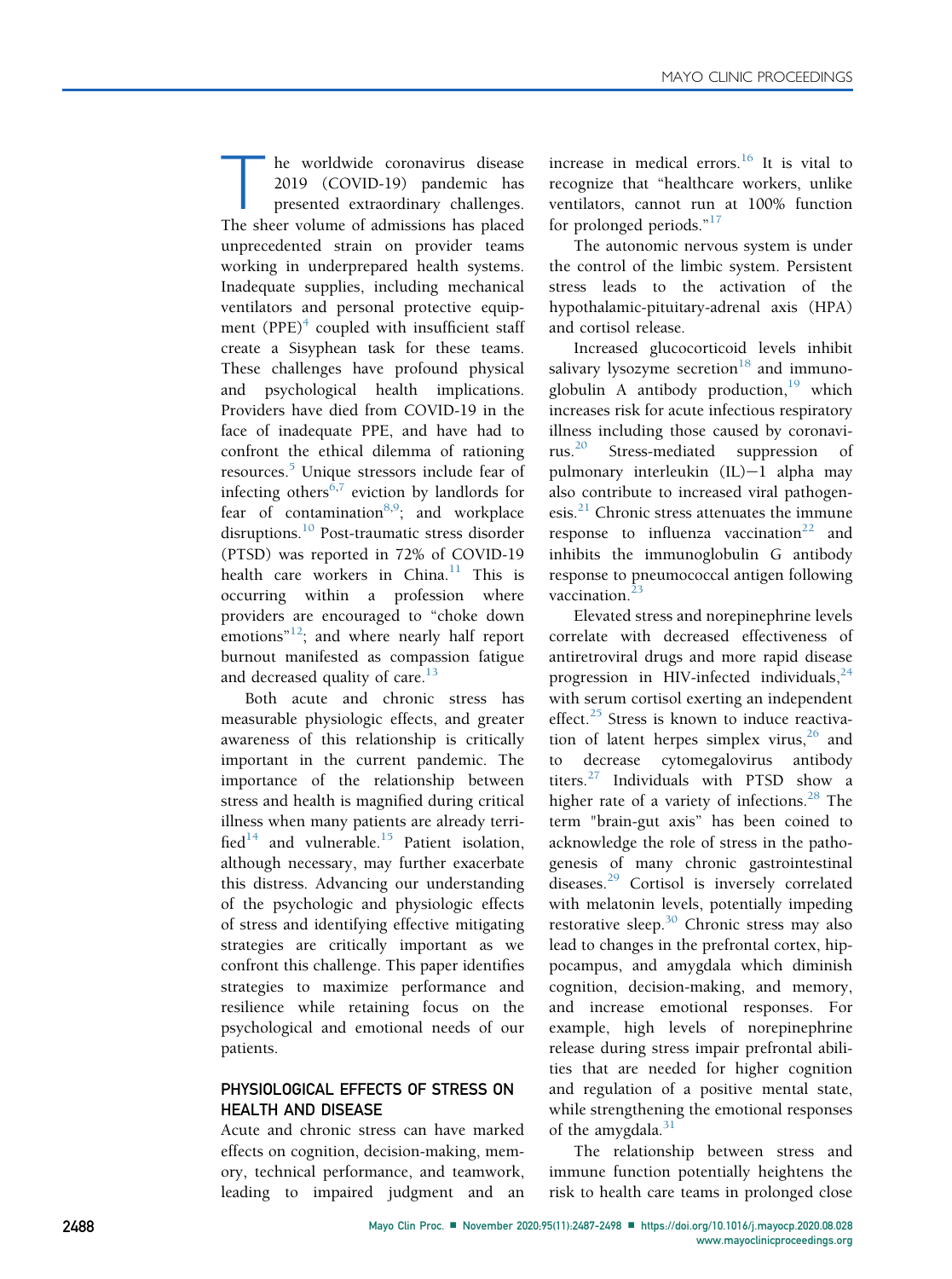contact with COVID-19 patients.<sup>[32](#page-9-9)</sup> For patients, stress can increase susceptibility to a viral infection and impede recovery through slower wound healing.<sup>[33,](#page-9-10)[34](#page-9-11)</sup> These observations suggest the stress of our current environment is deleterious to both caregivers and patients.

## PHYSIOLOGIC AND CLINICAL IMPACT OF EMOTIONS

The role of the limbic system on our health extends beyond the HPA axis. Individuals with greater positive self-perceptions of aging lived 7.5 years longer than a matched group<sup>[35](#page-9-12)</sup> and tended to practice more preventive health behaviors. $36$  Markers of positive psychological well- being, such as optimism, are prospectively associated with metrics of cardiovascular health and improved cardio-vascular and rheumatologic outcomes.<sup>[37](#page-9-14)</sup> Laughing therapy, operationalized by viewing humorous films, upregulated natural killer cell activity and decreased IL-4 and IL- 6 levels. $38,39$  $38,39$ 

Non-noxious stimuli, integrated by oxytocin, activate a psycho-physiological pattern opposite to the fight-or-flight response and are associated with relaxation and growth. Oxytocin has a known antistress effect and may explain why relationships, social contact, and touch may have health promoting and disease preventing effects. $40$  Use of relaxation, hypnosis, and guided imagery techniques has been associated with increased oxytocin levels and fewer viral infections, increase in natural killer cell activity to herpes simplex virus, and decreased white blood cell count and cortisol.<sup>[41-44](#page-9-18)</sup> Massage therapy and tai chi have been associated with improved immune function, enhanced vaccination response, and increased circulating myeloid dendritic cells.[45-49](#page-9-19) Compelling evidence in the emerging field of affective immunology suggests a multitude of pathways linking emotion and immune function.<sup>[50](#page-9-20)</sup>

Excessive cognitive load can increase our propensity to form negative thoughts.<sup>[51](#page-9-21)</sup> The term "moral injury" has been suggested to describe the distress that health care workers

experience from unachievable demands on one's energy, strength, and resources needed for their patients.<sup>[52](#page-9-22)</sup> Moral distress can manifest as malaise, fatigue, frustration, and cynicism. Although often viewed as signs of "burnout," this term fails to capture the similarities of this syndrome with PTSD and its associated psychological morbidity.<sup>[53](#page-9-23)</sup>

The impact of medical errors or untoward outcomes on providers is just beginning to be explored. Negative ruminations and perseveration are common after these events, and providers are now recognized to be at risk for becoming "second victims" as they struggle with subsequent feelings of anxiety, fear, guilt, or anger, leading to social withdrawal, troubling mem-ories, depression, and insomnia.<sup>[54](#page-9-24)</sup> The basis for negative auto-suggestion that accelerates and prolongs stress in these circumstances is uncertain. However, it is conceivable that the hostility of the historical medical training environment<sup>[55-57](#page-9-25)</sup> perpetuates a negative self-assessment which is exacerbated in times of stress.

Although a negative bias may have conferred protective evolutionary benefits, there are detrimental physiologic consequences. Higher prefrontal cortical regions regulate the activity of the subgenual cingulate "visceral-motor output center" that regulates our autonomic nervous sys- $tem<sup>58</sup>$  $tem<sup>58</sup>$  $tem<sup>58</sup>$  and is activated during rumination and depression.<sup>[59,](#page-9-27)[60](#page-9-28)</sup> Repetitive negative thinking was recently linked to subsequent cognitive decline, as well as the deposition of harmful brain proteins linked to Alzheimer disease. $61$  A 30-year longitudinal follow-up of a cohort of 839 general medical patients showed a 19% increase in mortality risk among those with a pessimistic outlook.<sup>[62](#page-9-30)</sup> Negative emotions such as anger and depression, via activation of proinflammatory response, have been implicated in the pathophysiology of many chronic conditions.<sup>[63,](#page-9-31)[64](#page-9-32)</sup> Depression is linked with impaired T cell function,  $65$  chronic graft rejection, and increased mortality among solid organ transplant recipients.<sup>[66,](#page-10-0)[67](#page-10-1)</sup>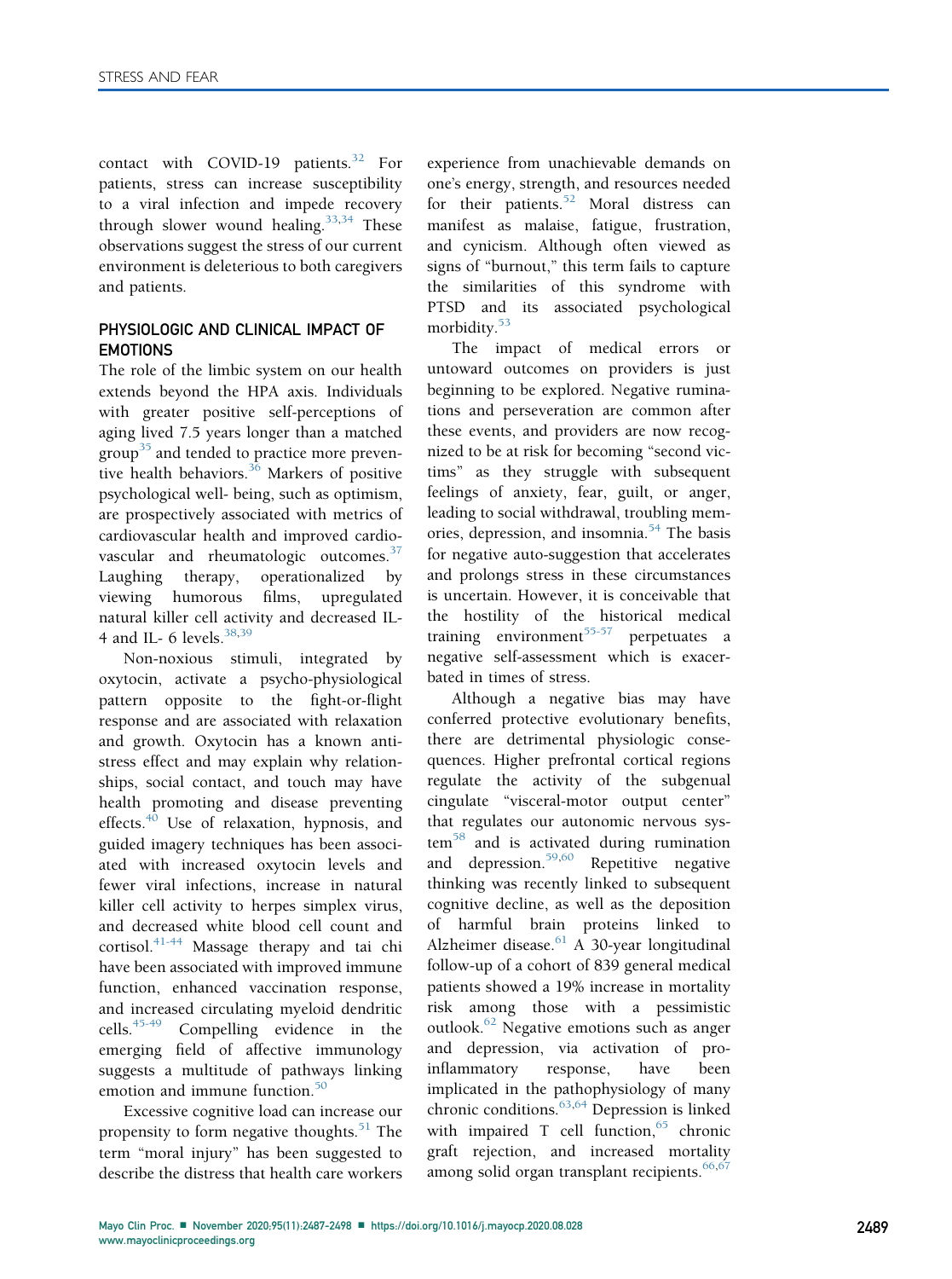<span id="page-3-0"></span>

| <b>TABLE 1. Strategies for Staff</b> |                                                                                                                                                                                                                                                                                                                                                                                                                                                                                                                                                                                                                                                                                                                                                                                                                                                                                                                                                                                                                                                                                                                                                                                                                                                                                                                                                                                                                                                                                                                                                                                                                                                                                                                                                                                                                                                                                                                                                                                                           |
|--------------------------------------|-----------------------------------------------------------------------------------------------------------------------------------------------------------------------------------------------------------------------------------------------------------------------------------------------------------------------------------------------------------------------------------------------------------------------------------------------------------------------------------------------------------------------------------------------------------------------------------------------------------------------------------------------------------------------------------------------------------------------------------------------------------------------------------------------------------------------------------------------------------------------------------------------------------------------------------------------------------------------------------------------------------------------------------------------------------------------------------------------------------------------------------------------------------------------------------------------------------------------------------------------------------------------------------------------------------------------------------------------------------------------------------------------------------------------------------------------------------------------------------------------------------------------------------------------------------------------------------------------------------------------------------------------------------------------------------------------------------------------------------------------------------------------------------------------------------------------------------------------------------------------------------------------------------------------------------------------------------------------------------------------------------|
| Resilience techniques                | Take advantage of diaphragmatic breathing between patient interactions. Diaphragmatic<br>breathing involves contraction of the diaphragm, expansion of the belly, and deepening of<br>inhalation and exhalation, which decreases the respiration frequency. <sup>91</sup> Breathe this way<br>until your stress level can come down to $4/10$ on a 1-10 scale with 10 being the highest. <sup>92</sup><br>Diaphragmatic breathing triggers body relaxation by reversing the frontal lobes when in<br>deep HPA activation, and normalizing noradrenergic activity in the locus coeruleus, which<br>is increased during stress. <sup>93</sup>                                                                                                                                                                                                                                                                                                                                                                                                                                                                                                                                                                                                                                                                                                                                                                                                                                                                                                                                                                                                                                                                                                                                                                                                                                                                                                                                                               |
|                                      | Meditate to improve sleep quality, <sup>94</sup> mediate physiological markers of stress, <sup>95</sup> improve a<br>sense of well-being, <sup>96</sup> and reduce anxiety, depression, <sup>97</sup> and negative affectivity. <sup>98</sup> There<br>are many readily available public resources to help you start your own journey in this area.                                                                                                                                                                                                                                                                                                                                                                                                                                                                                                                                                                                                                                                                                                                                                                                                                                                                                                                                                                                                                                                                                                                                                                                                                                                                                                                                                                                                                                                                                                                                                                                                                                                       |
|                                      | Practice self-care: Little steps are more important than "fixing" everything at once. Adequate<br>sleep restores immune system function and can reduce infection risk/improve infection<br>outcome. <sup>99</sup> Nutrition also plays a key role in multiple immune system pathways. <sup>100</sup><br>Exercise improves cognitive function and memory, psychological functioning, and benefits<br>the immune system. <sup>101-103</sup>                                                                                                                                                                                                                                                                                                                                                                                                                                                                                                                                                                                                                                                                                                                                                                                                                                                                                                                                                                                                                                                                                                                                                                                                                                                                                                                                                                                                                                                                                                                                                                 |
|                                      | Look at green plants. It helps to restore cognitive skills, especially attention. Nature and green<br>for most of us - especially those who are working in highly technical environment - means<br>being away from work stress and reminds us of pleasant, relaxed times. <sup>104</sup>                                                                                                                                                                                                                                                                                                                                                                                                                                                                                                                                                                                                                                                                                                                                                                                                                                                                                                                                                                                                                                                                                                                                                                                                                                                                                                                                                                                                                                                                                                                                                                                                                                                                                                                  |
|                                      | Use the APPLE technique to manage uncertainty. Healthy coping approaches involve<br>"leaning into", rather than "running from" anxiety. The APPLE technique stands for:<br>Acknowledge - Notice the uncertainty as it comes to mind.<br>Pause - Don't react as you normally do. Don't react at all. Just pause, and breathe.<br>Pull back - Tell yourself this is just the anxiety or depression talking, and<br>this thought or feeling is only a thought or feeling. Don't believe everything you think!<br>Thoughts are not statements of fact.<br>Let go - Let go of the thought or feeling. It will pass. You don't have to respond to them.<br>You might imagine them floating away in a bubble or cloud.<br>Explore - Explore the present moment, because right now, in this moment, all is well.<br>Notice your breathing, and the sensations of breathing. Notice the ground beneath you.<br>Look around and notice what you see, what you hear, what you can touch, what you can<br>smell. Right now. Then, shift your focus of attention to something else - on what you need<br>to do, on what you were doing before you noticed the worry, or do something else -<br>mindfully, with your full attention." <sup>105</sup><br>Recognize that it is likely that at some point we will transition from an acute to chronic crisis<br>mentality. This can be a difficult transition because it can feel like defeat. It's not.<br>Remind yourself daily that you are the one who is the best trained to deal with this situation,<br>even if the challenge sometimes seems bigger than your coping potential.<br>Schedule "worry time" - write down all the things you worry about. Then decide on when<br>you're going to address each of the items. If you notice yourself worrying, remind yourself<br>that you will address it at that time. Recognize that many of these anxieties are chronic in<br>nature and will still exist after the current pandemic is over - they can be addressed |
|                                      | again then.<br>Stay connected with your loved ones, including digital methods if necessary. Turn to your<br>colleagues, friends, or team leader for social support - your colleagues may be having<br>similar experiences to you. If you need help and support from others, be very clear and<br>specific about what your needs are.                                                                                                                                                                                                                                                                                                                                                                                                                                                                                                                                                                                                                                                                                                                                                                                                                                                                                                                                                                                                                                                                                                                                                                                                                                                                                                                                                                                                                                                                                                                                                                                                                                                                      |
|                                      | Zentensivism — Focus on what is relevant and important. Born in social media as a parody<br>opposite for the professional role of the intensivist, #zentensivist has touted a voice of<br>reason highlighting multiple iatrogenic threats that have emerged due to fear during the<br>pandemic, and advocating for a measured, compassionate, best supportive care. In the<br>absence of clearly effective treatments, delivery of best evidence-based resuscitation,<br>supportive critical care practices with early de-escalation, prevention of iatrogenic                                                                                                                                                                                                                                                                                                                                                                                                                                                                                                                                                                                                                                                                                                                                                                                                                                                                                                                                                                                                                                                                                                                                                                                                                                                                                                                                                                                                                                            |

Continued on next page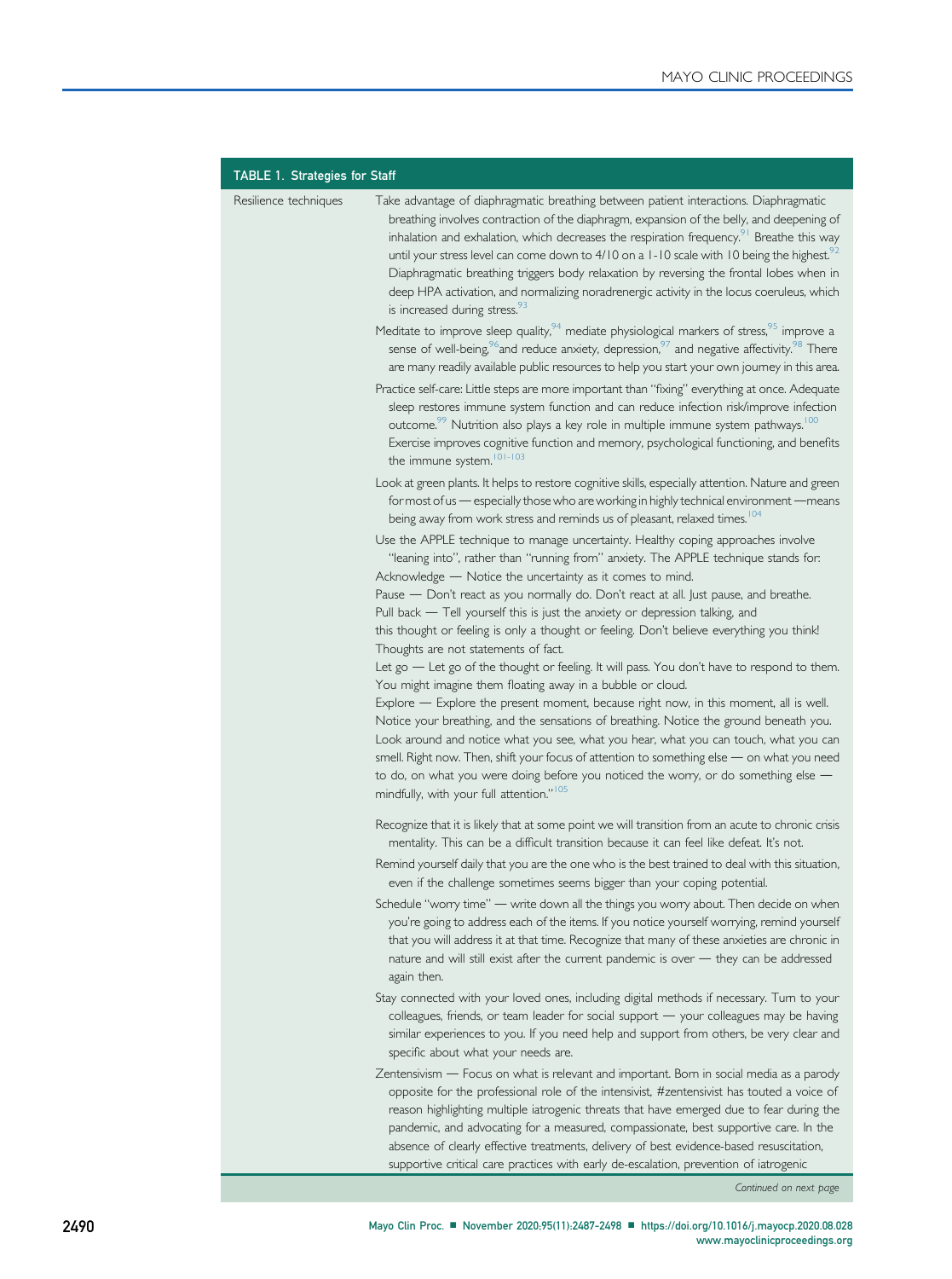| <b>TABLE 1. Continued</b> |                                                                                                                                                                                                                                                                                                                                                                                                                                                                                                      |  |
|---------------------------|------------------------------------------------------------------------------------------------------------------------------------------------------------------------------------------------------------------------------------------------------------------------------------------------------------------------------------------------------------------------------------------------------------------------------------------------------------------------------------------------------|--|
|                           | complications, and appropriate palliative care approaches remain the key tools to achieve<br>best possible outcome.                                                                                                                                                                                                                                                                                                                                                                                  |  |
|                           | Brush up now on the skills you consider outside, but proximal to, your normal scope of<br>practice. You don't know where you may be needed.                                                                                                                                                                                                                                                                                                                                                          |  |
|                           | Remember your bandwidth $-$ Our working memory is only able to hold in mind $7\pm2$<br>pieces of information, and so much right now is preoccupied with COVID-19. Take your<br>time with big decisions. It might take longer to think things through if you are feeling<br>overwhelmed. Also, consider your psychological energy levels — you will need to "fill up"<br>with rest, rewards, and positive experiences after "emptying the tank" at work.                                              |  |
|                           | Seek information updates at specific times during the day once or twice. The sudden and<br>near-constant stream of news reports can cause anyone to feel worried. Get the facts.                                                                                                                                                                                                                                                                                                                     |  |
|                           | Maintain a positive mindset Reflect on positive aspects of what you experienced — Actively find positive moments<br>(teamwork, collegiality, patient not dying, supportive tweets, etc). Positive self-reflection<br>can reduce stress, <sup>106</sup> whereas negative rumination (repetitive focus on symptoms of<br>distress and the causes and consequences of one's predicament without improving the<br>ability to solve the problem at hand) exacerbates feelings of distress. <sup>107</sup> |  |
|                           | Use positive self-suggestions such as "I am able and will manage it," "I have strong reserves,"<br>"I am strong and quiet deep inside," $-$ this can increase problem solving under stress. <sup>108</sup><br>Do this particularly when you feel like being critical of yourself.                                                                                                                                                                                                                    |  |
|                           | Have a positive future image that represents what the future holds when we are over this<br>difficult time. Recall this image in moments of especially high tension (eg, when you are<br>back home, sitting in an armchair, drinking wine/whisky, etc).                                                                                                                                                                                                                                              |  |
|                           | Recall moments of "love" and "being loved" and treasure the times of human connection<br>throughout the day. This may lead to an increase in central oxytocin, which reduces<br>stress, tension, pain, and anxiety. <sup>109</sup> "Hearty laughter is a good way to jog internally<br>without having to go outdoors" - Norman Cousins. <sup>110</sup>                                                                                                                                               |  |
|                           | Be proud of yourself. You are providing very important service for mankind. There is a great<br>meaning in the work you do. As Nietzsche said, if we have our own "why" of life, we shall<br>get along with almost any "how." <sup>110</sup> The act of helping and sharing your resources can<br>buffer the effect of stress <sup>111</sup> and increase central oxytocin. <sup>112,113</sup>                                                                                                       |  |
| Practice the golden rule  | Praise your colleagues for their assistance, use the word "thank you" and "please" as<br>frequently as you can. Lack of appreciation exacerbates work-related stress, and feeling<br>recognized decreases psychological strain at work. <sup>114,115</sup> Feelings of gratitude can also<br>decrease the levels of stress and burnout, improving a sense of well-being. 16,117                                                                                                                      |  |
|                           | Say "sorry" if you were rude or aggressive with someone (colleague, patient). Briefly, simply.<br>This way we can prevent the accumulation of tension, resolve any potential interpersonal<br>conflict, and replace negative unforgiving emotions with positive other-oriented<br>emotion. <sup>18</sup>                                                                                                                                                                                             |  |
|                           | <sup>a</sup> COVID-19 = coronavirus disease 2019; HPA = hypothalamic-pituitary-adrenal axis.                                                                                                                                                                                                                                                                                                                                                                                                         |  |

#### UNINTENDED NOCEBO EFFECT

There is another major negative emotion that pervades our current reality: fear. The WHO appropriately observed "The 2019 nCoV2 outbreak and response has been accompanied by a massive 'infodemic'  $$ an over-abundance of information  $-$  some accurate and some not."<sup>[68](#page-10-14)</sup> This is particularly relevant today, as negative expectations can impact outcomes. The nocebo effect

describes heightened negative consequences of a treatment when a patient holds negative expectations.<sup>69</sup> Overwhelming media coverage emphasizing the lack of proven efficacious therapy for COVID-19 and the potential harm of other interventions places patients at risk of the nocebo effect. An example of this phenomenon is the enthusiastic advocacy for treatment with hydroxychloroquine and azithromycin, despite only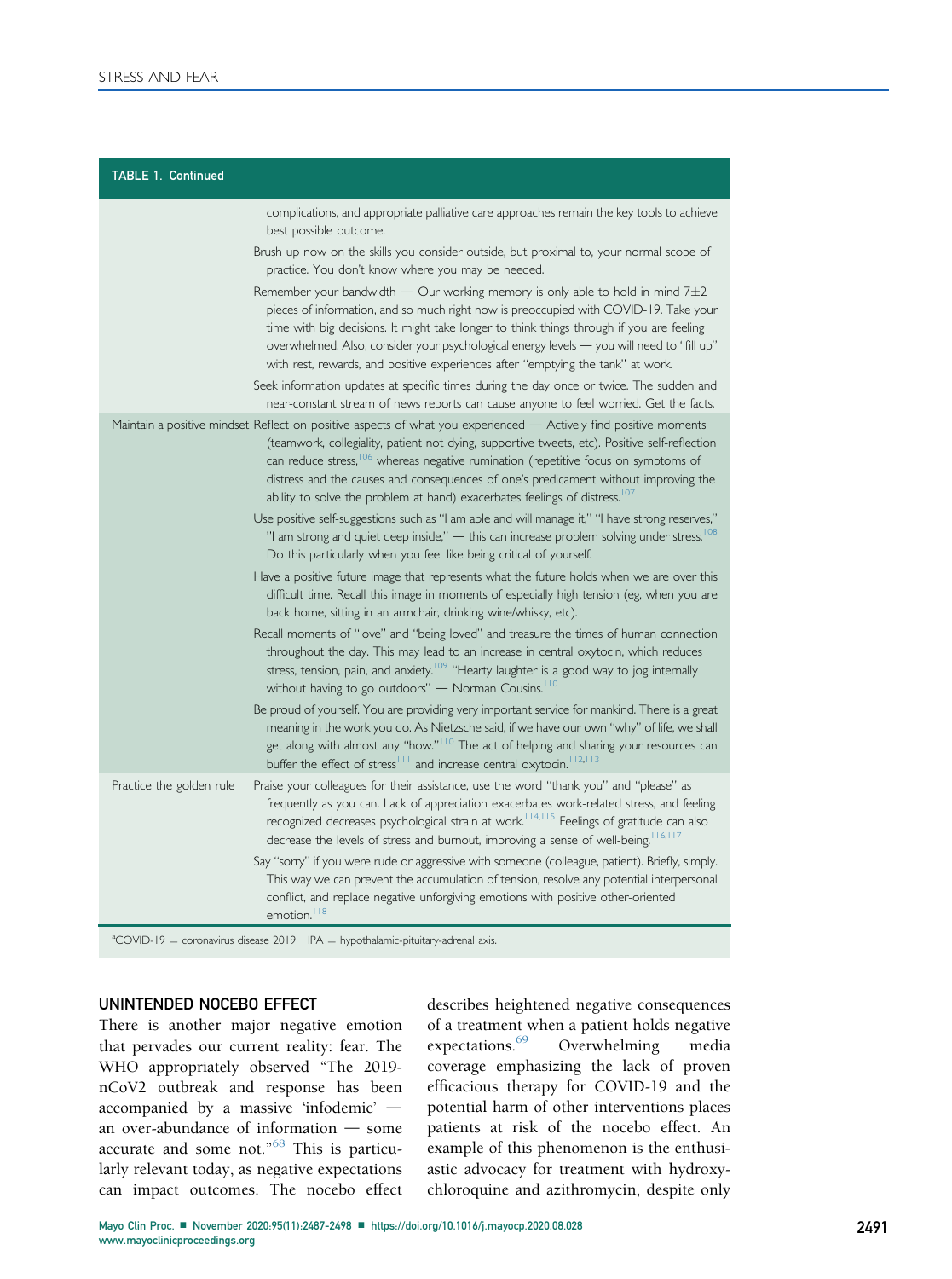<span id="page-5-0"></span>

| TABLE 2. Strategies for Mindful Patient Interactionsa |                                                                                                                                                                                                                                                                                                                                                                                                                                                                                                                                                                                                                                                                                                                                                                                                                                                                                                                                                                                                                                                                                                                                                                                                                                                                                                                                                                                                                                                                                                                                                                                                                                                                                                                                                                                                                                                       |  |
|-------------------------------------------------------|-------------------------------------------------------------------------------------------------------------------------------------------------------------------------------------------------------------------------------------------------------------------------------------------------------------------------------------------------------------------------------------------------------------------------------------------------------------------------------------------------------------------------------------------------------------------------------------------------------------------------------------------------------------------------------------------------------------------------------------------------------------------------------------------------------------------------------------------------------------------------------------------------------------------------------------------------------------------------------------------------------------------------------------------------------------------------------------------------------------------------------------------------------------------------------------------------------------------------------------------------------------------------------------------------------------------------------------------------------------------------------------------------------------------------------------------------------------------------------------------------------------------------------------------------------------------------------------------------------------------------------------------------------------------------------------------------------------------------------------------------------------------------------------------------------------------------------------------------------|--|
| Techniques to reduce patient<br>distress              | I. Practice mental hygiene in parallel with physical one (during hand washing,<br>donning/doffing). The concept of "mental hygiene" is a historically "loaded"<br>term that refers to the mismanagement of patients, <sup>119</sup> but it can have a<br>different application in the context of critical care. Clearing your mind of<br>previous patient interactions before entering a new patient's room is important,<br>recognizing that a patient's perception is primarily affect-based <sup>15</sup> and they may<br>be more in tune to your emotional state than to the medical terms you use to<br>communicate what is happening.<br>2. Promote sleep and movement within the constraints of the environment.<br>Physical therapy can and should still happen.<br>3. Limit television news reports in patient rooms - Excessive information, and<br>the risk for (mis)information can heighten fear or fight or flight response.<br>4. Do not cease the most basic forms of human contact and touch despite PPE.<br>5. Ask about how the patient is feeling when you can, and don't rush to make<br>them feel better - acknowledge the validity of difficult feelings. As Martin<br>Gabel put it, "Don't just do something; stand there." And we might add, "and<br>listen."<br>6. Acknowledge normalcy of their fear - try to understand the drivers of fear/<br>anxiety.<br>7. Maintain authentic dialogue with the patient. It is still ok to talk to them,<br>particularly about non-medical topics, their interests, or families.<br>8. Thank the patient for bearing with their isolation, honoring their altruism as we<br>express how grateful we are for their helping others remain safe.<br>9. Understand that you may become a confidante - in select circumstances, a<br>patient may have no one else in the twilight of life. |  |
| (Positive) communication                              | 10. Use "Get to Know Me" board. Adapted from palliative care medicine, 20 it is a<br>poster that introduces information about the patient's routine life, including<br>hobbies, activities, accomplishments, favorite books, movies, food, and other<br>information (Figure 1). Even without the pandemic, vulnerability of the critically<br>ill to the loss of respect, dignity, and anonymity is heightened <sup>[2]</sup> and can result<br>in erosion of trust in providers, communication breakdown and feeling<br>violated. <sup>122</sup> This simple tool can aid providers in seeing the human in the<br>patient, someone valuable, unique, and an individual.<br>II. Tell one thing about the patient as a person on rounds daily.<br>12. Positive communication and awareness of language - Say "good morning,"<br>"sleep well," or parting with the words, "have a nice day." There is a sharp<br>negative connotation if we stop saying these routine phrases to a human being<br>who is alive (even without active contact with their surroundings, such when<br>comatose or sedated). Use the words "please" and "thank you" as frequently as<br>you can (eg, "Open your mouth, please").<br>13. Reassure when able. For the patient who is feeling lonely or fearful in COVID-<br>19 isolation, provide communication either at necessary interval visits, or at<br>other times via digital devices. Reassure that we are prepared to help and take<br>care of them. Explain, even if the patient is sedated, each time a procedure or<br>intervention is being done to help them, such as performing a nebulizer<br>treatment, bronchoscopy, or even just turning or cleaning them. Reassure that<br>they are safe. Reassure that they are not alone in this process.                                                               |  |
| Connect with team, family and<br>friends              | 14. Post printed pictures of the team caring for the patient with descriptions of<br>who they are so patients can see faces, not just the masks, and know who their<br>team members are. <sup>123</sup>                                                                                                                                                                                                                                                                                                                                                                                                                                                                                                                                                                                                                                                                                                                                                                                                                                                                                                                                                                                                                                                                                                                                                                                                                                                                                                                                                                                                                                                                                                                                                                                                                                               |  |

Continued on next page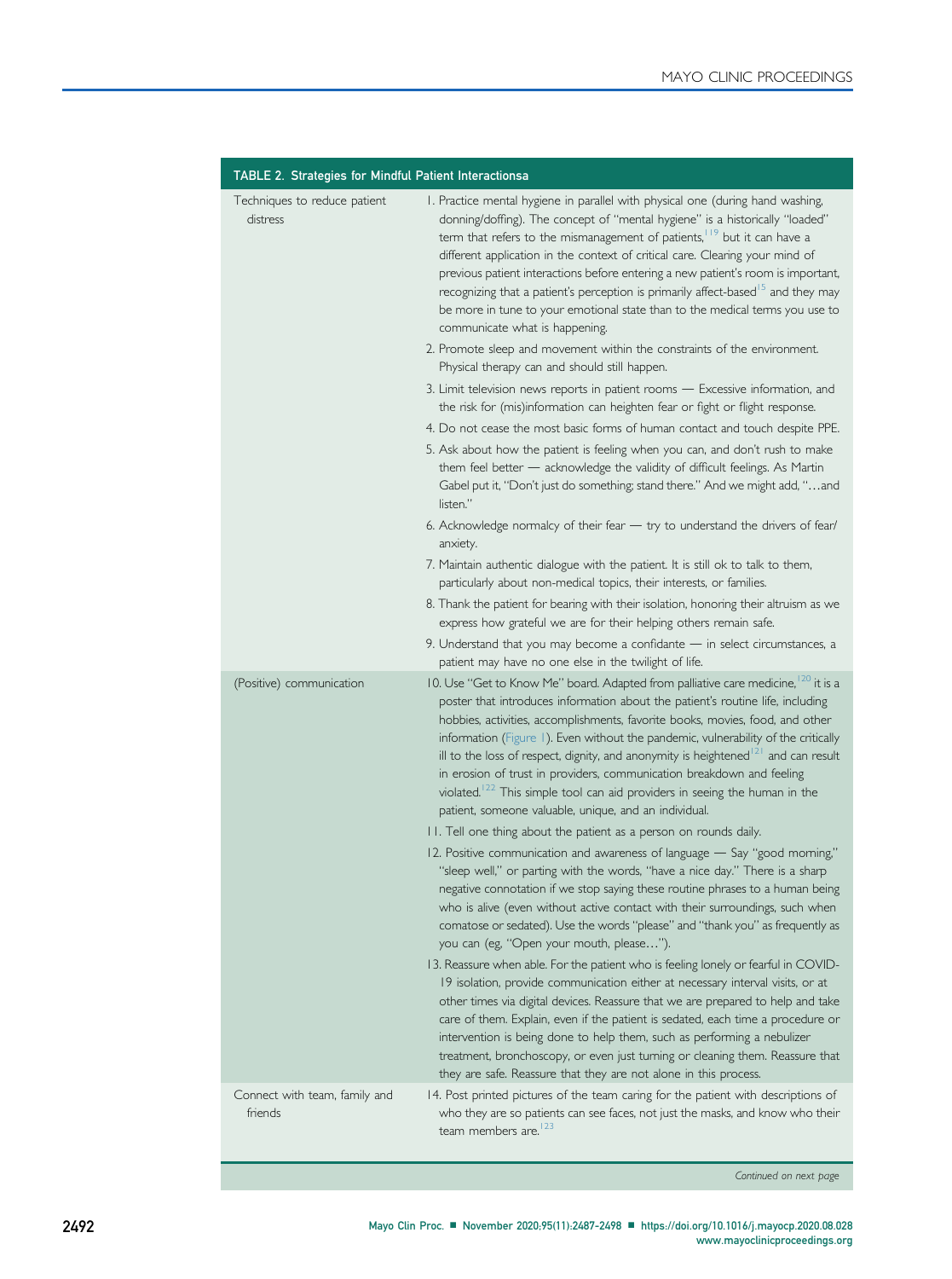15. Communicate messages by families to patients, even if the patient is sedated. It's a "delirium factory" out there due to isolation, lack of family presence and PPE; do not forget the ABCDEF bundle<sup>124</sup> and the importance of environment and family on patient's mental health outcomes.

16. Hello, my name is... - Emergency physicians have recently designed a simple poster that can help connect with the patient and their family ([Figure 2\)](#page-7-0).<sup>[125](#page-11-20)</sup>

 $^a$ ABCDEF bundle = Assess, prevent, and manage pain, Both spontaneous awakening trials and spontaneous breathing trials, Choice of analgesia and sedation, Delirium: assess, prevent, and manage, Early mobility and exercise, and Family engagement and empowerment;  $COVID-19 =$  coronavirus disease 2019; PPE = personal protective equipment.

a single publication suggesting benefit. $70$ This article was subsequently retracted, $<sup>71</sup>$  $<sup>71</sup>$  $<sup>71</sup>$ </sup> but not before overdoses with chloroquine and the fatal ingestion of a chloroquine-containing pool cleaning substance.<sup>[72](#page-10-18),[73](#page-10-19)</sup>

Robert Hyzy, a COVID-19-team intensive care unit director at the University of Michigan, discussed the role of fear: "Doctors have a fear of exposing nurses and ourselves to the virus. This is driving a willingness to deviate from established practices. It is easier to induce a medical coma with propofol than to do what is right, turning off the sedation every day with A2Fs (ie, ABC-DEF bundle). Ultimately, it backfires because nurses end up getting more exposure because of longer patient stays."<sup>[74](#page-10-20)</sup>

This fear can cross from health care providers to patients, creating untoward emotional stress in both groups. Darin Portnoy, a physician with COVID-19 teams at Montefiore and past-president of Médecins Sans Frontières said, "What I'm seeing in the Bronx is eerily similar to Ebola in West Africa [in 2014]. Both diseases have had confusing and dissonant public health messaging at the start, growing levels of community mistrust, and patients separated from their families when they seek care. Patients see us dressed in unfamiliar and threatening gear and they struggle to hear our muffled voices through masks. They sense our uncertainty when we can't tell them exactly what to expect with their illness, and we have no cure to offer. At death in both diseases, families are unable to be with patients at their bedside or come together to mourn their death later."<sup>[74](#page-10-20)</sup>

Fear is not merely an emotion or state of mind. In 1942, Cannon's research into "Voodoo death"  $-$  a sudden, unexplained death resulting from a Voodoo curse  $$ formed the basis for much of our modern understanding of the physiological response

<span id="page-6-0"></span>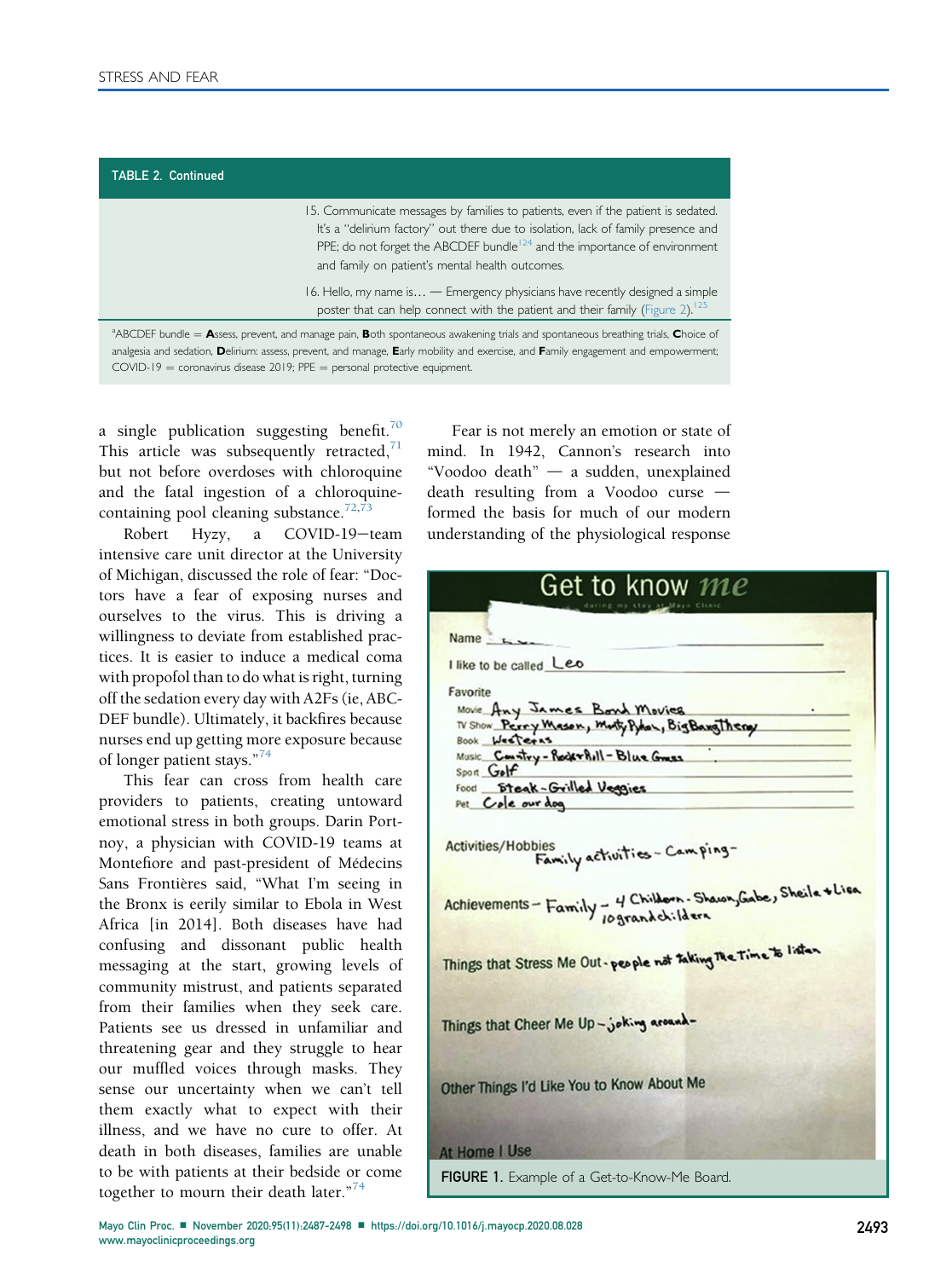<span id="page-7-0"></span>

fight-or-flight systems linking emotions, such as fear, with illness.<sup>[75](#page-10-21)</sup> Sympathetic activation and the subsequent catecholamine release brought on by emotional distress is implicated in the pathophysiology of the "broken heart syndrome." [76](#page-10-22) Thus, a state of fear and panic can potentially worsen clinical outcomes through sympathetic activation, the HPA axis, or other, yet unexplained mechanisms.

## IMPLICATIONS OF PSYCHOLOGICAL MILIEU FOR CRITICALLY ILL PATIENTS AND THEIR **PROVIDERS**

Awareness of the nocebo effect is particularly relevant in the intensive care unit. During critical illness, cognitive processes change, becoming literal and overly sensitive to both direct and covert meanings of communicated messages.<sup>[15,](#page-8-14)[77](#page-10-23)</sup> In such altered states, people may accept suggestions with minimal critical appraisal of the content.<sup>[15](#page-8-14)</sup> Although rarely appreciated, provider expectations of an intervention may be non-verbally communicated to the patients and impact outcome.[78,](#page-10-24)[79](#page-10-25) Semantic processing continues in an altered state of consciousness,  $80,81$  $80,81$  with some patients later recalling things said to them while comatose $82$  that may lead to an unintended potential for harm. Although a call for the mindful choice of words with the critically ill dates back to  $1969$ ,<sup>[15](#page-8-14)</sup> clinical adoption has been limited. Patients may perceive staff performing painful interventions as hostile adversaries, which can further complicate care and outcomes.<sup>[82-84](#page-10-28)</sup> Personal protective equipment requirements, combined with fatigue, fear, and isolation from family $85$ may further limit healing human interactions and exacerbate patient vulnerability to negative suggestion. Given patients' heightened suggestibility, Varga et al<sup>[86](#page-10-30)</sup> have developed a therapeutic system of psychological support based on positive suggestions which hastened ventilator weaning and decreased the need for sedatives and analgesics. [87-89](#page-10-31)

Given the sustained and uncertain nature of the ongoing pandemic, how can health care providers best prepare themselves to stay human? $17$  How can we preserve human-patient interaction and make it mindful and positive? Without life support, our critically ill would die, but without humanity they may die in different ways. This is why it is so important to us all to remain human, now more than ever. Effective strategies to prevent moral injury include workplace modifications to streamline workflow and minimize clerical work, mindset training, and fostering resilience through restorative scheduling practices, structured opportunities to debrief after critical events, and ongoing opportunities to promote community, connectedness, and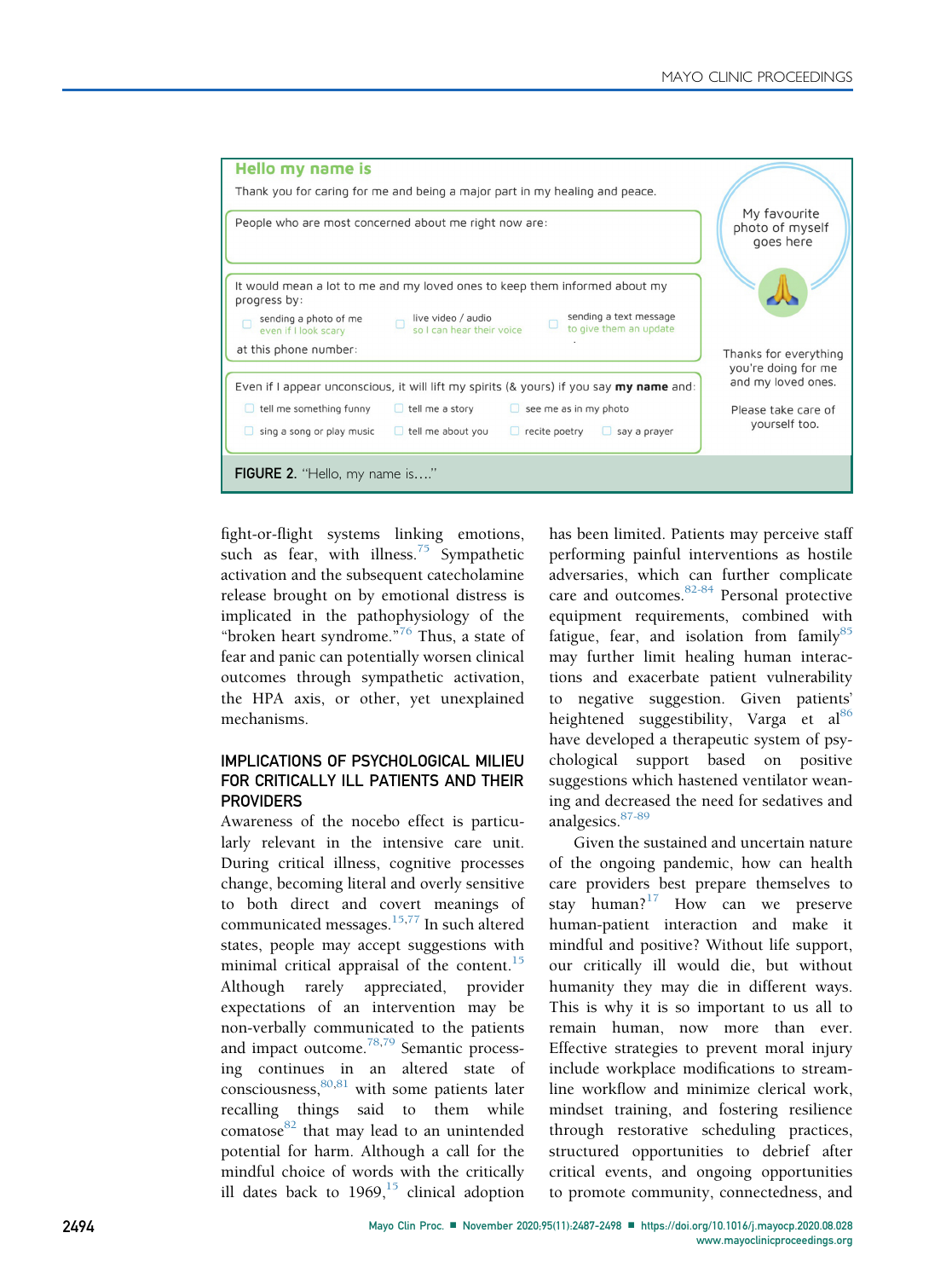meaning.<sup>[90](#page-10-32)</sup> The suggestions presented in [Tables 1](#page-3-0) and [2](#page-5-0) offer a structured approach for health care teams based on available evidence.<sup>[91-125](#page-10-2)</sup>

## **CONCLUSION**

The physiological and psychological consequences of the worldwide COVID-19 pandemic on both patients and caregivers are well documented, but the link between physiology, pathophysiology, and psychology in this milieu is underappreciated. We have provided a brief overview of the physiologic consequences of stress and fear; better understanding of these relationships can inform care of both patients and providers. Diligent attention to stress management and human interactions can have a rapid and positive influence on patient outcomes. The approaches recommended in this paper can be implemented immediately to reduce suffering imposed by this pandemic and beyond.

Abbreviations and Acronyms: COVID-19 = corona virus disease;  $HPA =$  hypothalamic-pituitary-adrenal axis;  $IL =$ interleukin;  $PPE =$  personal protective equipment;  $PTSD =$ post-traumatic stress disorder

**Grant Support:** This publication was made possible by grant K23 HL146741-02 from NHLBI. Its contents are solely the responsibility of the authors and do not necessarily represent the official views of the NIH.

Potential Competing Interests: The authors report no potential competing interests.

Correspondence: Address to Lioudmila V. Karnatovskaia, MD, Division of Pulmonary and Critical Care Medicine, Mayo Clinic, 200 First St SW, Rochester, MN 55905 [\(Karnatovskaia.lioudmila@mayo.edu\)](mailto:Karnatovskaia.lioudmila@mayo.edu).

#### **ORCID**

Lioudmila V. Karnatovskaia: i [https://orcid.org/0000-0002-](https://orcid.org/0000-0002-9689-3792) [9689-3792; Ognjen Gajic:](https://orcid.org/0000-0002-9689-3792) **D** [https://orcid.org/0000-0003-](https://orcid.org/0000-0003-4218-0890) [4218-0890](https://orcid.org/0000-0003-4218-0890)

### **REFERENCES**

- <span id="page-8-0"></span>1. Leaked Videos From China Reveal What's Really Happening in Hospitals. The Epoch Times. [https://www.youtube.com/](https://www.youtube.com/watch?v=QcE4JZg2GqM) [watch?v](https://www.youtube.com/watch?v=QcE4JZg2GqM)=QcE4|Zg2GqM. Accessed March 21, 2020.
- <span id="page-8-1"></span>2. Inside intensive care unit: Italy fights coronavirus outbreak Channel 4 news. [https://www.youtube.com/watch?v](https://www.youtube.com/watch?v=rfkbv_WQtn0)=[rfkbv\\_](https://www.youtube.com/watch?v=rfkbv_WQtn0) [WQtn0](https://www.youtube.com/watch?v=rfkbv_WQtn0). Accessed March 16, 2020.
- <span id="page-8-2"></span>3. Marquez M, Moghe M. Inside a Brooklyn hospital that is overwhelmed with COVID-19 patients and deaths. CNN. [https://](https://www.cnn.com/2020/03/30/us/brooklyn-hospital-coronavirus-%20patients-deaths/index.html)

[www.cnn.com/2020/03/30/us/brooklyn-hospital-coronavirus](https://www.cnn.com/2020/03/30/us/brooklyn-hospital-coronavirus-%20patients-deaths/index.html)[patients-deaths/index.html](https://www.cnn.com/2020/03/30/us/brooklyn-hospital-coronavirus-%20patients-deaths/index.html). Accessed March 30, 2020.

- <span id="page-8-3"></span>4. Ranney ML, Griffeth V, Jha AK. Critical supply shortages  $-$  the need for ventilators and personal protective equipment during the COVID-19 pandemic. N Engl J Med. 2020;382(18):e41.
- <span id="page-8-4"></span>5. Rosenbaum L. Facing COVID-19 in Italy - ethics, logistics, and therapeutics on the epidemic's front line. N Engl J Med. 2020;382(20):1873-1875.
- <span id="page-8-5"></span>6. Rose C. Am I part of the cure or am I part of the disease? Keeping coronavirus out when a doctor comes home. N Engl J Med. 2020;382(18):1684-1685.
- <span id="page-8-6"></span>7. Chen Q, Liang M, Li Y, et al. Mental health care for medical staff in China during the COVID-19 outbreak. Lancet Psychiatry. 2020;7(4):e15-e16.
- <span id="page-8-7"></span>8. Mays H. NHS paramedic evicted from home for fear he would spread Covid-19. The Guardian. [https://www.](https://www.theguardian.com/world/2020/mar/22/nhs-paramedic-evicted-from-home-for-%20fear-he-would-spread-covid-19) [theguardian.com/world/2020/mar/22/nhs-paramedic-evicted](https://www.theguardian.com/world/2020/mar/22/nhs-paramedic-evicted-from-home-for-%20fear-he-would-spread-covid-19)[from-home-for- fear-he-would-spread-covid-19](https://www.theguardian.com/world/2020/mar/22/nhs-paramedic-evicted-from-home-for-%20fear-he-would-spread-covid-19). Accessed March 22, 2020.
- <span id="page-8-8"></span>9. Yeung J, Gupta S. Doctors evicted from their homes in India as fear spreads amid coronavirus lockdown. CNN. [https://www.cnn.com/2020/03/25/asia/india-coronavirus-doct](https://www.cnn.com/2020/03/25/asia/india-coronavirus-doctors-%20discrimination-intl-hnk/index.html) [ors- discrimination-intl-hnk/index.html.](https://www.cnn.com/2020/03/25/asia/india-coronavirus-doctors-%20discrimination-intl-hnk/index.html) Accessed March 25, 2020.
- <span id="page-8-9"></span>10. Luhby T, Moghe S, Chen N, Wright J. Some ER doctors are losing pay and hours even as coronavirus rages. CNN. [https://www.cnn.com/2020/04/08/politics/emergency-doctors](https://www.cnn.com/2020/04/08/politics/emergency-doctors-hospitals-losing-pay-covid/index.html) [-hospitals-losing-pay-covid/index.html](https://www.cnn.com/2020/04/08/politics/emergency-doctors-hospitals-losing-pay-covid/index.html). Accessed April 8, 2020.
- <span id="page-8-10"></span>11. Lai J, Ma S, Wang Y, et al. Factors associated with mental health outcomes among health care workers exposed to coronavirus disease 2019. JAMA Netw Open. 2020;3(3): e203976.
- <span id="page-8-11"></span>12. Salles A, Gold J. Health care workers aren't just "heroes." We're also scared and exposed. Vox. [https://www.vox.com/](https://www.vox.com/2020/4/2/21204402/coronavirus-covid-19-doctors-nurses-health-care-workers) [2020/4/2/21204402/coronavirus-covid-19-doctors-nurses-he](https://www.vox.com/2020/4/2/21204402/coronavirus-covid-19-doctors-nurses-health-care-workers) [alth-care-workers](https://www.vox.com/2020/4/2/21204402/coronavirus-covid-19-doctors-nurses-health-care-workers). Accessed April 11, 2020.
- <span id="page-8-12"></span>13. Mikkelsen ME, Anderson BJ, Bellini L, Schweickert WD, Fuchs BD, Kerlin MP. Burnout, and fulfillment, in the profession of critical care medicine. Am J Respir Crit Care Med. 2019;200(7):931-933.
- <span id="page-8-13"></span>14. B.C. couple in South Korea say country is paralyzed by fear of new coronavirus. Vancouver Sun. [https://vancouversun.com/](https://vancouversun.com/news/local-news/b-c-couple-in-south-korea-say-country-is-paralyzed-by-fear-of-new-coronavirus/) [news/local-news/b-c-couple-in-south-korea-say-country-is-pa](https://vancouversun.com/news/local-news/b-c-couple-in-south-korea-say-country-is-paralyzed-by-fear-of-new-coronavirus/) [ralyzed-by-fear-of-new-coronavirus/.](https://vancouversun.com/news/local-news/b-c-couple-in-south-korea-say-country-is-paralyzed-by-fear-of-new-coronavirus/) Accessed February 28, 2020.
- <span id="page-8-14"></span>15. Cheek DB. Communication with the critically ill. AmJ Clin Hypn. 1969;12(2):75-85.
- <span id="page-8-15"></span>16. Kent J, Thornton M, Fong A, Hall E, Fitzgibbons S, Sava J. Acute provider stress in high stakes medical care: implications for trauma surgeons. J Trauma Acute Care Surg. 2020;88(3): 440-445.
- <span id="page-8-16"></span>17. Editorial. COVID-19: protecting health-care workers. Lancet. 2020;395(10228):922.
- <span id="page-8-17"></span>18. Perera S, Uddin M, Hayes JA. Salivary lysozyme: a noninvasive marker for the study of the effects of stress of natural immunity. Int J Behav Med. 1997;4(2):170-178.
- <span id="page-8-18"></span>19. Staley M, Conners MG, Hall K, Miller LJ. Linking stress and immunity: Immunoglobulin A as a non-invasive physiological biomarker in animal welfare studies. Horm Behav. 2018;102: 55-68.
- <span id="page-8-19"></span>20. Cohen S, Tyrrell DA, Smith AP. Psychological stress and susceptibility to the common cold. N Engl J Med. 1991; 325(9):606-612.
- <span id="page-8-20"></span>21. Konstantinos AP, Sheridan JF. Stress and influenza viral infection: modulation of proinflammatory cytokine responses in the lung. Respir Physiol. 2001;128(1):71-77.
- <span id="page-8-21"></span>22. Kiecolt-Glaser JK, Glaser R, Gravenstein S, Malarkey WB, Sheridan J. Chronic stress alters the immune response to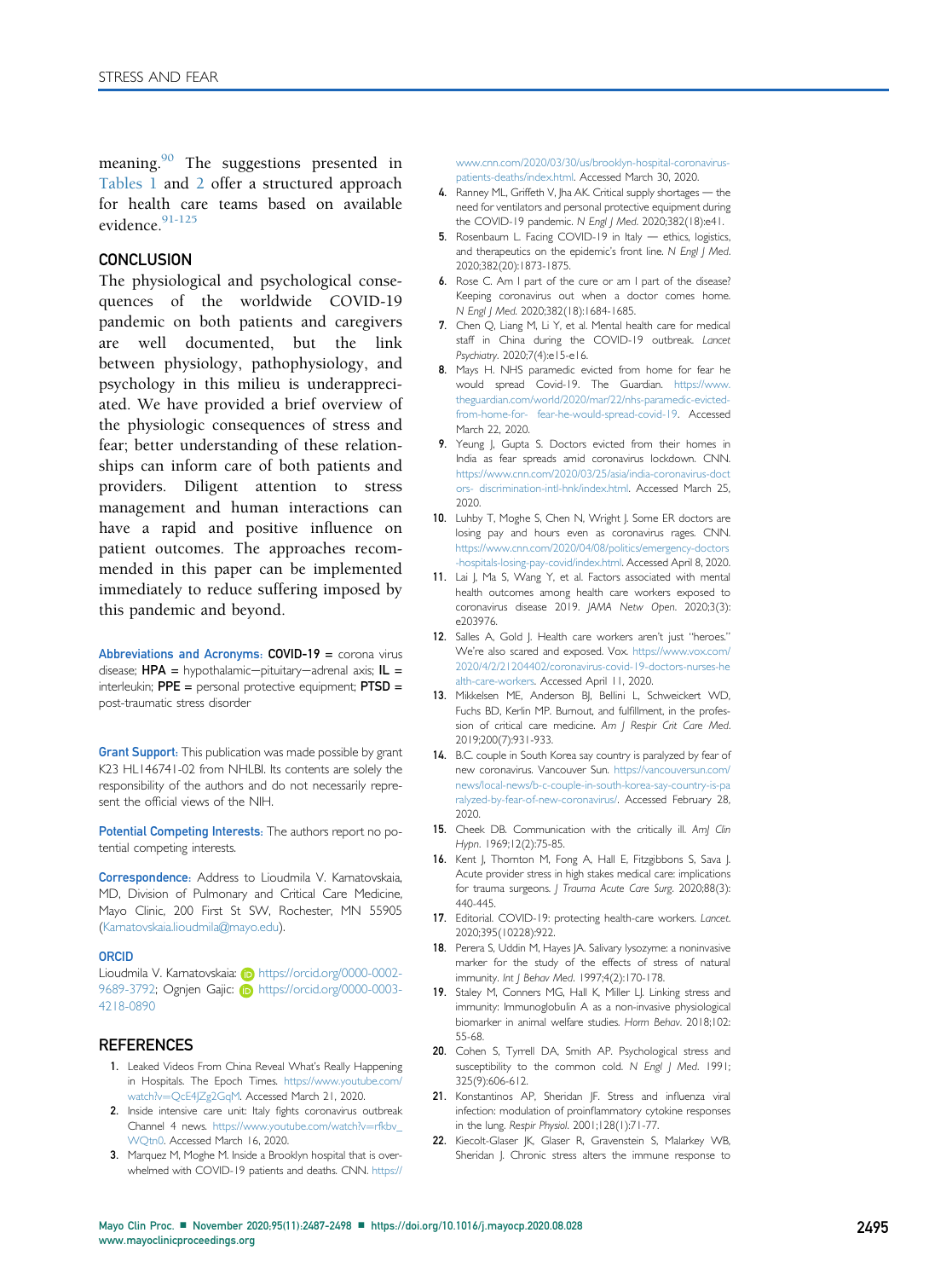influenza virus vaccine in older adults. Proc Natl Acad Sci U S A. 1996;93(7):3043-3047.

- <span id="page-9-0"></span>23. Glaser R, Sheridan J, Malarkey WB, MacCallum RC, Kiecolt-Glaser JK. Chronic stress modulates the immune response to a pneumococcal pneumonia vaccine. Psychosom Med. 2000;62(6):804-807.
- <span id="page-9-1"></span>24. Nolan R, Gaskill PJ. The role of catecholamines in HIV neuropathogenesis. Brain Res. 2019;1702:54-73.
- <span id="page-9-2"></span>25. Leserman J, Petitto JM, Gu H, et al. Progression to AIDS, a clinical AIDS condition and mortality: psychosocial and physiological predictors. Psychol Med. 2002;32(6):1059-1073.
- <span id="page-9-3"></span>26. Huang W, Xie P, Xu M, Li P, Zao G. The influence of stress factors on the reactivation of latent herpes simplex virus type 1 in infected mice. Cell Biochem Biophys. 2011;61(1):115-122.
- <span id="page-9-4"></span>27. Rector JL, Dowd JB, Loerbroks A, et al. Consistent associations between measures of psychological stress and CMV antibody levels in a large occupational sample. Brain Behav Immun. 2014;38:133-141.
- <span id="page-9-5"></span>28. Jiang T, Farkas DK, Ahern TP, Lash TL, Sorensen HT, Gradus JL. Posttraumatic stress disorder and incident infections: a nationwide cohort study. Epidemiology. 2019; 30(6):911-917.
- <span id="page-9-6"></span>29. Konturek PC, Brzozowski T, Konturek SJ. Stress and the gut: pathophysiology, clinical consequences, diagnostic approach and treatment options. J Physiol Pharmacol. 2011;62(6):591-599.
- <span id="page-9-7"></span>30. Hirotsu C, Tufik S, Andersen ML. Interactions between sleep, stress, and metabolism: From physiological to pathological conditions. Sleep Sci. 2015;8(3):143-152.
- <span id="page-9-8"></span>31. Arnsten AF. Stress signalling pathways that impair prefrontal cortex structure and function. Nat Rev Neurosci. 2009;10(6): 410-422.
- <span id="page-9-9"></span>32. Joynt GM, Wu WK. Understanding COVID-19: what does viral RNA load really mean? Lancet Infect Dis. 2020;20(6): 635-636.
- <span id="page-9-10"></span>33. Marucha PT, Kiecolt-Glaser JK, Favagehi M. Mucosal wound healing is impaired by examination stress. Psychosom Med. 1998;60(3):362-365.
- <span id="page-9-11"></span>34. Kiecolt-Glaser JK, Marucha PT, Malarkey WB, Mercado AM, Glaser R. Slowing of wound healing by psychological stress. Lancet. 1995;346(8984):1194-1196.
- <span id="page-9-12"></span>35. Levy BR, Slade MD, Kunkel SR, Kasl SV. Longevity increased by positive self-perceptions of aging. J Pers Soc Psychol. 2002; 83(2):261-270.
- <span id="page-9-13"></span>36. Levy BR, Myers LM. Preventive health behaviors influenced by self-perceptions of aging. Prev Med. 2004;39(3):625-629.
- <span id="page-9-14"></span>37. Kubzansky LD, Huffman JC, Boehm JK, et al. Positive psychological well-being and cardiovascular disease: JACC Health Promotion Series. J Am Coll Cardiol. 2018;72(12): 1382-1396.
- <span id="page-9-15"></span>38. Takahashi K, Iwase M, Yamashita K, et al. The elevation of natural killer cell activity induced by laughter in a crossover designed study. Int J Mol Med. 2001;8(6):645-650.
- <span id="page-9-16"></span>39. Matsuzaki T, Nakajima A, Ishigami S, Tanno M, Yoshino S. Mirthful laughter differentially affects serum pro- and antiinflammatory cytokine levels depending on the level of disease activity in patients with rheumatoid arthritis. Rheumatology (Oxford). 2006;45(2):182-186.
- <span id="page-9-17"></span>40. Uvnas-Moberg K. Oxytocin linked antistress effects-the relaxation and growth response. Acta Physiol Scand Suppl. 1997;640:38-42.
- <span id="page-9-18"></span>41. Gruzelier JH. A review of the impact of hypnosis, relaxation, guided imagery and individual differences on aspects of immunity and health. Stress. 2002;5(2):147-163.
- 42. Trakhtenberg EC. The effects of guided imagery on the immune system: a critical review. Int J Neurosci. 2008;118(6): 839-855.
- 43. Varga K, Kekecs Z. Oxytocin and cortisol in the hypnotic interaction. Int J Clin Exp Hypn. 2014;62(1):111-128.
- 44. Kasos E, Kasos K, Pusztai F, Polyak A, Kovacs KJ, Varga K. Changes in oxytocin and cortisol in active-alert hypnosis: hormonal changes benefiting low hypnotizable participants. Int J Clin Exp Hypn. 2018;66(4):404-427.
- <span id="page-9-19"></span>45. Ho RT, Wang CW, Ng SM, et al. The effect of t'ai chi exercise on immunity and infections: a systematic review of controlled trials. J Altern Complement Med. 2013;19(5):389-396.
- 46. Yang Y, Verkuilen J, Rosengren KS, et al. Effects of a Taiji and Qigong intervention on the antibody response to influenza vaccine in older adults. Am J Chin Med. 2007;35(4):597-607.
- 47. Chiang J, Chen YY, Akiko T, et al. Tai Chi Chuan increases circulating myeloid dendritic cells. Immunol Invest. 2010; 39(8):863-873.
- 48. Toups DM. A healing touch: massage therapy and HIV/AIDS. STEP Perspect. 1999;99(3):13-14.
- 49. Major B, Rattazzi L, Brod S, Pilipovic I, Leposavic G, D'Acquisto F. Massage-like stroking boosts the immune system in mice. Sci Rep. 2015;5:10913.
- <span id="page-9-20"></span>50. D'Acquisto F. Affective immunology: where emotions and the immune response converge. Dialogues Clin Neurosci. 2017; 19(1):9-19.
- <span id="page-9-21"></span>51. Dispenza J. You Are the Placebo. New York, NY: Hay House, Inc; 2014.
- <span id="page-9-22"></span>52. Talbot S, Dean W. Physicians aren't 'burning out.' They're suffering from moral injury. STAT. [https://www.statnews.](https://www.statnews.com/2018/07/26/physicians-not-burning-out-they-are-suffering-moral-injury/) [com/2018/07/26/physicians-not-burning-out-they-are-sufferin](https://www.statnews.com/2018/07/26/physicians-not-burning-out-they-are-suffering-moral-injury/) [g-moral-injury/](https://www.statnews.com/2018/07/26/physicians-not-burning-out-they-are-suffering-moral-injury/). Accessed April 22, 2018.
- <span id="page-9-23"></span>53. Freudenberger H. The Staff Burnout Syndrome in Alternative Institutions. Psychother Theory Res Practice. 1975;12(1):73-82.
- <span id="page-9-24"></span>54. Ozeke O, Ozeke V, Coskun O, Budakoglu II. Second victims in health care: current perspectives. Adv Med Educ Pract. 2019; 10:593-603.
- <span id="page-9-25"></span>55. Olasoji HO. Broadening conceptions of medical student mistreatment during clinical teaching: message from a study of "toxic" phenomenon during bedside teaching. Adv Med Educ Pract. 2018;9:483-494.
- 56. Markman JD, Soeprono TM, Combs HL, Cosgrove EM. Medical student mistreatment: understanding "public humiliation. Med Educ Online. 2019;24(1):1615367.
- 57. Peng J, Clarkin C, Doja A. Uncovering cynicism in medical training: a qualitative analysis of medical online discussion forums. BMJ Open. 2018;8(10):e022883.
- <span id="page-9-26"></span>58. Wallis CU, Cardinal RN, Alexander L, Roberts AC, Clarke HF. Opposing roles of primate areas 25 and 32 and their putative rodent homologs in the regulation of negative emotion. Proc Natl Acad Sci U S A. 2017;114(20):E4075-E4084.
- <span id="page-9-27"></span>59. Cooney RE, Joormann J, Eugène F, Dennis EL, Gotlib IH. Neural correlates of rumination in depression. Cogn Affect Behav Neurosci. 2010;10(4):470-478.
- <span id="page-9-28"></span>60. Mayberg HS, Lozano AM, Voon V, et al. Deep brain stimulation for treatment-resistant depression. Neuron. 2005; 45(5):651-660.
- <span id="page-9-29"></span>61. Marchant NL, Lovland LR, Jones R, et al. Repetitive negative thinking is associated with amyloid, tau, and cognitive decline. Alzheimers Dement. 2020;16(7):1054-1064.
- <span id="page-9-30"></span>62. Maruta T, Colligan RC, Malinchoc M, Offord KP. Optimists vs pessimists: survival rate among medical patients over a 30-year period. Mayo Clin Proc. 2000;75(2):140-143.
- <span id="page-9-31"></span>63. Suarez EC, Boyle SH, Lewis JG, Hall RP, Young KH. Increases in stimulated secretion of proinflammatory cytokines by blood monocytes following arousal of negative affect: the role of insulin resistance as moderator. Brain Behav Immun. 2006; 20(4):331-338.
- <span id="page-9-32"></span>64. Barlow MA, Wrosch C, Gouin JP, Kunzmann U. Is anger, but not sadness, associated with chronic inflammation and illness in older adulthood? Psychol Aging. 2019;34(3):330-340.
- <span id="page-9-33"></span>65. Lehto SM, Huotari A, Niskanen L, et al. Serum IL-7 and G-CSF in major depressive disorder. Prog Neuropsychopharmacol Biol Psychiatry. 2010;34(6):846-851.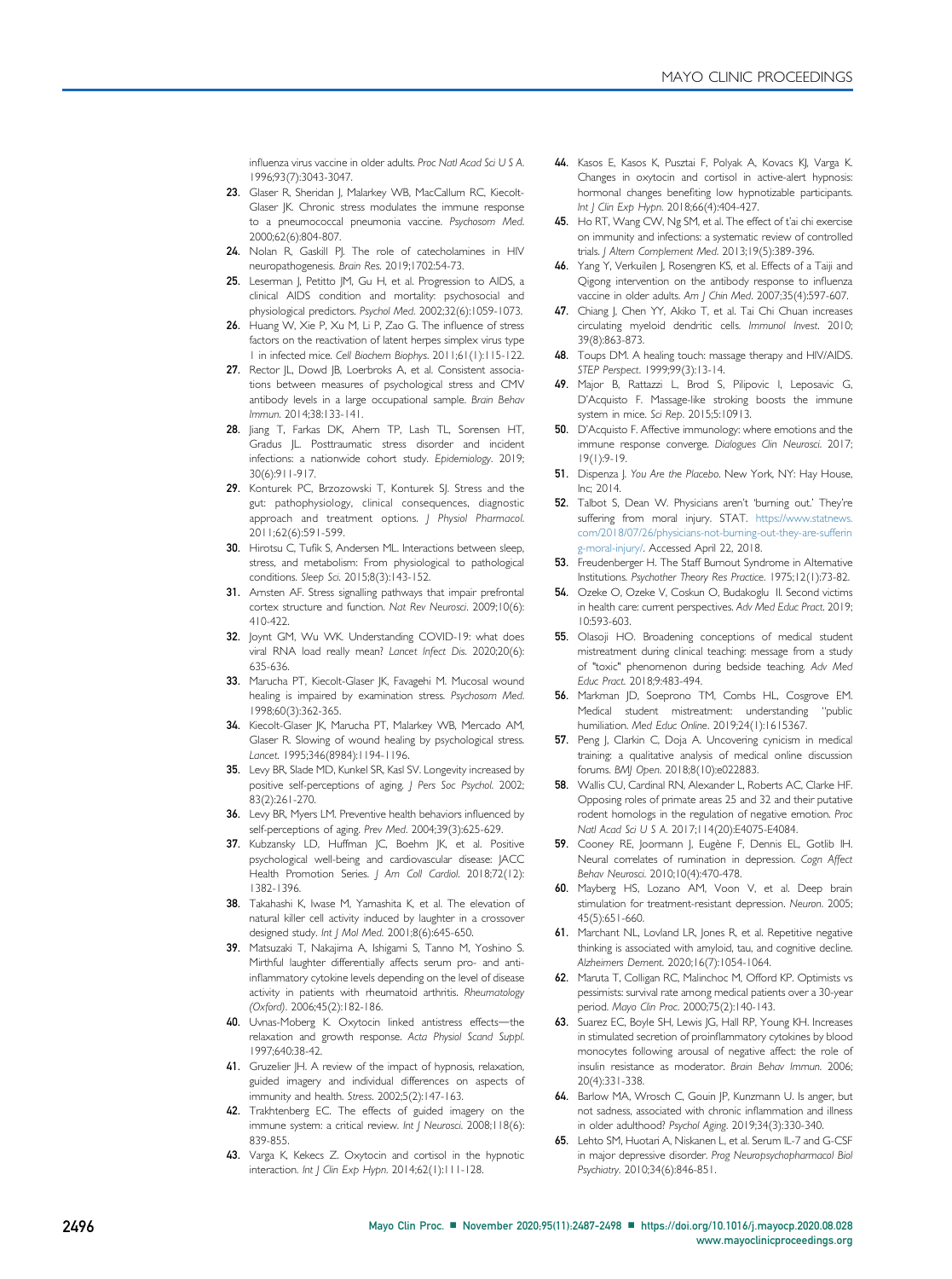- <span id="page-10-0"></span>66. Pennington KM, Benzo RP, Schneekloth TD, et al. Impact of affect on lung transplant candidate outcomes. Prog Transplant. 2020;30(1):13-21.
- <span id="page-10-1"></span>67. Smith PJ, Blumenthal JA, Trulock EP, et al. Psychosocial predictors of mortality following lung transplantation. Am J Transplant. 2016;16(1):271-277.
- <span id="page-10-14"></span>68. Novel coronavirus (2019-nCoV): situation report-13. World Health Organization. [https://www.who.int/docs/default](https://www.who.int/docs/default-source/coronaviruse/situation-reports/20200202-sitrep-13-ncov-v3.pdf)[source/coronaviruse/situation-reports/20200202-sitrep-13-nc](https://www.who.int/docs/default-source/coronaviruse/situation-reports/20200202-sitrep-13-ncov-v3.pdf) [ov-v3.pdf](https://www.who.int/docs/default-source/coronaviruse/situation-reports/20200202-sitrep-13-ncov-v3.pdf). Accessed March 23, 2020.
- <span id="page-10-15"></span>69. Bryan H, Dubljevic V. To disclose or not to disclose: when fear of nocebo effects infringes upon autonomy. Am J Bioeth. 2017;17(6):50-52.
- <span id="page-10-16"></span>70. Gautret P, Lagier JC, Parola P, et al. Hydroxychloroquine and azithromycin as a treatment of COVID-19: results of an open-label non-randomized clinical trial. Int J Antimicrob Agents. 2020;56(1):105949.
- <span id="page-10-17"></span>71. Hydroxychloroquine-COVID-19 study did not meet publishing society's "expected standard". Retraction Watch. [https://](https://retractionwatch.com/2020/04/06/hydroxychlorine-covid-19-study-did-not-meet-publishing-societys-expected-standard/) [retractionwatch.com/2020/04/06/hydroxychlorine-covid-19](https://retractionwatch.com/2020/04/06/hydroxychlorine-covid-19-study-did-not-meet-publishing-societys-expected-standard/) [study-did-not-meet-publishing-societys-expected-standard/.](https://retractionwatch.com/2020/04/06/hydroxychlorine-covid-19-study-did-not-meet-publishing-societys-expected-standard/) Accessed April 11, 2020.
- <span id="page-10-18"></span>72. Johnson J. Nigeria Reports Chloroquine Overdoses After Trump-Without Evidence-Touted Drug as Possible Coronavirus Treatment. Common Dreams. [https://www.](https://www.commondreams.org/news/2020/03/23/nigeria-reports-chloroquine-overdoses-after-trump-without-evidence-touted-drug) [commondreams.org/news/2020/03/23/nigeria-reports-chloro](https://www.commondreams.org/news/2020/03/23/nigeria-reports-chloroquine-overdoses-after-trump-without-evidence-touted-drug) [quine-overdoses-after-trump-without-evidence-touted-drug](https://www.commondreams.org/news/2020/03/23/nigeria-reports-chloroquine-overdoses-after-trump-without-evidence-touted-drug). Accessed March 23, 2020.
- <span id="page-10-19"></span>73. Edwards E, Hillyard V. Man dies after taking chloroquine in an attempt to prevent coronavirus NBC news. [https://www.](https://www.nbcnews.com/health/health-news/man-dies-after-ingesting-chloroquine-attempt-prevent-coronavirus-n1167166) [nbcnews.com/health/health-news/man-dies-after-ingesting-chl](https://www.nbcnews.com/health/health-news/man-dies-after-ingesting-chloroquine-attempt-prevent-coronavirus-n1167166) [oroquine-attempt-prevent-coronavirus-n1167166](https://www.nbcnews.com/health/health-news/man-dies-after-ingesting-chloroquine-attempt-prevent-coronavirus-n1167166). Accessed March 24, 2020.
- <span id="page-10-20"></span>74. Ely EW. Doctors fear the coronavirus. Is that affecting their medical decisions? The Washington Post. [https://www.](https://www.washingtonpost.com/outlook/2020/04/14/doctors-fear-coronavirus-is-that-affecting-their-medical-decisions/) [washingtonpost.com/outlook/2020/04/14/doctors-fear-coron](https://www.washingtonpost.com/outlook/2020/04/14/doctors-fear-coronavirus-is-that-affecting-their-medical-decisions/) [avirus-is-that-affecting-their-medical-decisions/.](https://www.washingtonpost.com/outlook/2020/04/14/doctors-fear-coronavirus-is-that-affecting-their-medical-decisions/) Accessed April 16, 2020.
- <span id="page-10-21"></span>75. Sternberg EM. Walter B. Cannon and " 'Voodoo' Death": a perspective from 60 years on. Am J Public Health. 2002; 92(10):1564-1566.
- <span id="page-10-22"></span>76. Wang X, Pei J, Hu X. The brain-heart connection in takotsubo syndrome: the central nervous system, sympathetic nervous system, and catecholamine overload. Cardiol Res Pract. 2020; 2020:4150291.
- <span id="page-10-23"></span>77. Papathanassoglou ED, Patiraki El. Transformations of self: a phenomenological investigation into the lived experience of survivors of critical illness. Nurs Crit Care. 2003;8(1):13-21.
- <span id="page-10-24"></span>78. Gracely RH, Dubner R, Deeter WR, Wolskee PJ. Clinicians' expectations influence placebo analgesia. Lancet. 1985; 1(8419):43.
- <span id="page-10-25"></span>79. Chen PA, Cheong JH, Jolly E, Elhence H, Wager TD, Chang LJ. Socially transmitted placebo effects. Nat Hum Behav. 2019; 3(12):1295-1305.
- <span id="page-10-26"></span>80. Rama P, Relander-Syrjanen K, Ohman J, Laakso A, Naatanen R, Kujala T. Semantic processing in comatose patients with intact temporal lobes as reflected by the N400 event-related potential. Neurosci Lett. 2010; 474(2):88-92.
- <span id="page-10-27"></span>81. Davis MH, Coleman MR, Absalom AR, et al. Dissociating speech perception and comprehension at reduced levels of awareness. Proc Natl Acad Sci U S A. 2007;104(41): 16032-16037.
- <span id="page-10-28"></span>82. Szilágyi A. Suggestive communication at the intensive care unit. In: Varga K, ed. Beyond the Words Communication and Suggestion in Medical Practice. New York, NY: Nova Science Publishers; 2011:223-237.
- 83. Misak CJ. The critical care experience: a patient's view. Am J Respir Crit Care Med. 2004;170(4):357-359.
- 84. Alonso-Ovies A, Heras La Calle G. ICU: a branch of hell? Intensive Care Med. 2016;42(4):591-592.
- <span id="page-10-29"></span>85. Rosa RG, Tonietto TF, da Silva DB, et al. Effectiveness and safety of an extended ICU visitation model for delirium prevention: a before and after study. Crit Care Med. 2017; 45(10):1660-1667.
- <span id="page-10-30"></span>86. Varga K, Varga Z, Frituz G. Psychological support based on positive suggestions in the treatment of a critically ill ICU patient  $-$  a case report. Interv Med Appl Sci. 2013;5(4):153-161.
- <span id="page-10-31"></span>87. Szilágyi AKDCBL, Varga K. Effectiveness of psychological support based on positive suggestions with the ventilated patient. Eur J Ment Health. 2007;2(2):149-170.
- 88. Szilágyi A, Diószeghy C, Fritúz G, Gál J, Varga K. Shortening the length of stay and mechanical ventilation time by using positive suggestions via MP3 players for ventilated patients. Interv Med Appl Sci. 2014;6(1):3-15.
- 89. Schlanger J, Fritúz G, Varga K. Therapeutic suggestion helps to cut back on drug intake for mechanically ventilated patients in intensive care unit. Interv Med Appl Sci. 2013;5(4):145-152.
- <span id="page-10-32"></span>90. West CP, Dyrbye LN, Shanafelt TD. Physician burnout: contributors, consequences and solutions. J Intern Med. 2018;283(6):516-529.
- <span id="page-10-2"></span>91. Ma X, Yue ZQ, Gong ZQ, et al. The effect of diaphragmatic breathing on attention, negative affect and stress in healthy adults. Front Psychol. 2017;8:874.
- <span id="page-10-3"></span>92. Lauria MJ, Gallo IA, Rush S, Brooks J, Spiegel R, Weingart SD. Psychological Skills to Improve Emergency Care Providers' Performance Under Stress. Ann Emerg Med. 2017;70(6): 884-890.
- <span id="page-10-4"></span>93. Yackle K, Schwarz LA, Kam K, et al. Breathing control center neurons that promote arousal in mice. Science. 2017; 355(6332):1411-1415.
- <span id="page-10-5"></span>94. Black DS, O'Reilly GA, Olmstead R, Breen EC, Irwin MR. Mindfulness meditation and improvement in sleep quality and daytime impairment among older adults with sleep disturbances: a randomized clinical trial. JAMA Intern Med. 2015;175(4):494-501.
- <span id="page-10-6"></span>95. Pascoe MC, Thompson DR, Jenkins ZM, Ski CF. Mindfulness mediates the physiological markers of stress: systematic review and meta-analysis. *| Psychiatr Res.* 2017;95:156-178.
- <span id="page-10-7"></span>96. Allen R, Robinson A, Allen S, Nathan E, Coghlan E, Leung Y. Designing meditation for doctor well- being: can 'Om' help obstetrics and gynaecology doctors? Australas Psychiatry. 2020;28(3):342-347.
- <span id="page-10-8"></span>97. Gonzalez-Valero G, Zurita-Ortega F, Ubago-Jimenez JL, Puertas-Molero P. Use of meditation and cognitive behavioral therapies for the treatment of stress, depression and anxiety in students. a systematic review and meta-analysis. Int J Environ Res Public Health. 2019;16(22):4394.
- <span id="page-10-9"></span>98. Schumer MC, Lindsay EK, Creswell JD. Brief mindfulness training for negative affectivity: a systematic review and meta-analysis. J Consult Clin Psychol. 2018;86(7):569-583.
- <span id="page-10-10"></span>99. Besedovsky L, Lange T, Haack M. The sleep-immune crosstalk in health and disease. Physiol Rev. 2019;99(3):1325-1380.
- <span id="page-10-11"></span>100. Colonna M. The immune system and nutrition: homing in on complex interactions. Semin Immunol. 2015;27(5):297-299.
- <span id="page-10-12"></span>101. Kao S, Drollette E, Ritondale J, Khan N, Hillman C. The acute effects of high-intensity interval training and moderateintensity continuous exercise on declarative memory and inhibitory control. Psychol Sport Exerc. 2018;38:90-99.
- 102. Loprinzi PD, Kane CJ. Exercise and cognitive function: a randomized controlled trial examining acute exercise and free-living physical activity and sedentary effects. Mayo Clin Proc. 2015;90(4):450-460.
- 103. Simpson RJ, Campbell JP, Gleeson M, et al. Can exercise affect immune function to increase susceptibility to infection? Exerc Immunol Rev. 2020;26:8-22.
- <span id="page-10-13"></span>104. Ohly H, White MP, Wheeler BW, et al. Attention restoration theory: a systematic review of the attention restoration